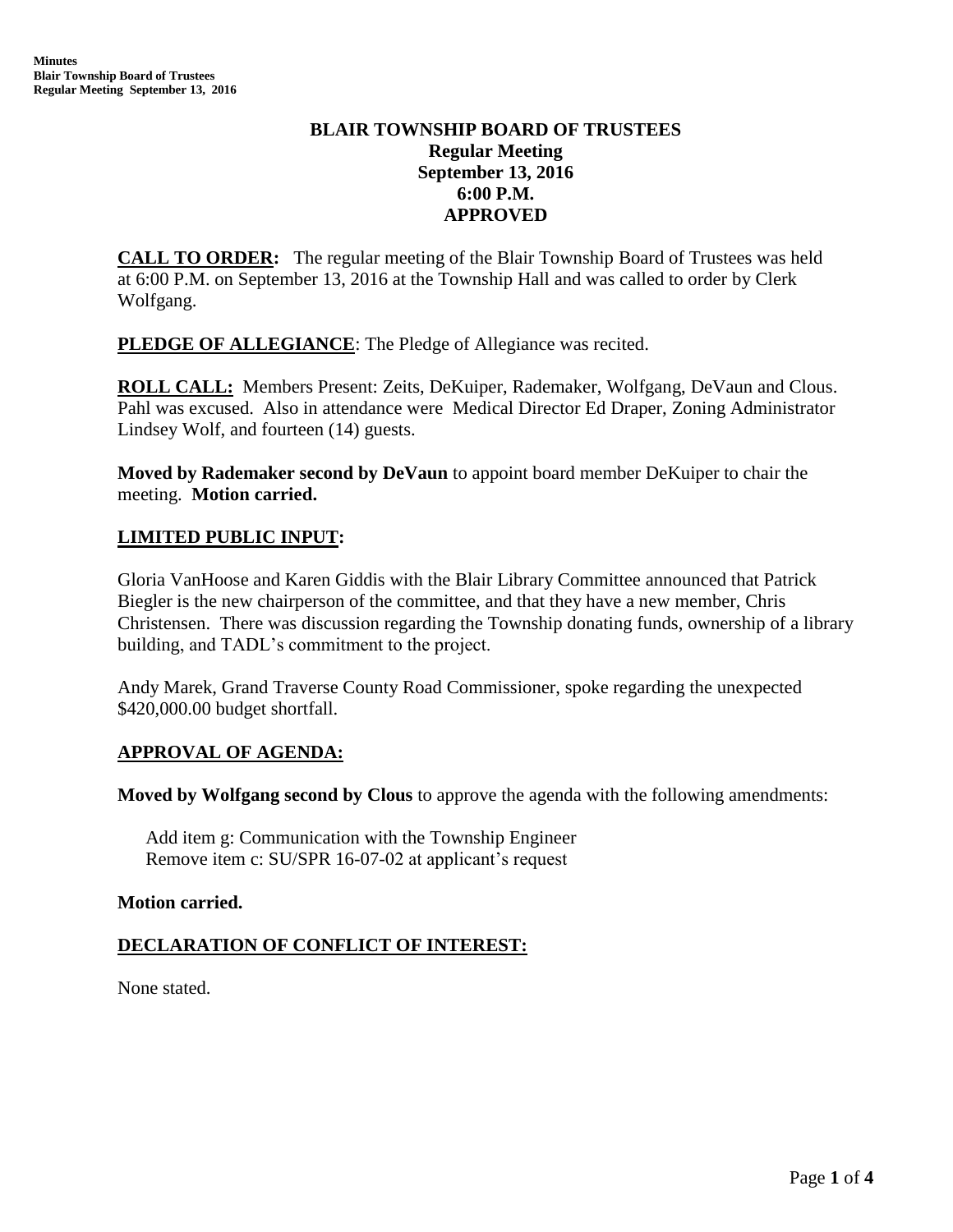# **PRESENTATIONS/SPECIAL REPORT:**

**County Commissioner's Report:** Alisa Kroupa spoke regarding openings on County boards, the formation of a compensation committee, and the loss of Pete Correia and Peter Pettalia.

**Sheriff's Report:** Deputy Matt Karczewski stated that Township stats were not available, but gave the remainder of his report.

# **ANNOUNCEMENTS/CORRESPONDENCE**

There were no announcements.

### **CONSENT CALENDAR**:

| <b>FUND</b>               | <b>CHECK NUMBERS</b> | <b>TOTALS</b> |           | <b>REPORTS</b>          |
|---------------------------|----------------------|---------------|-----------|-------------------------|
|                           |                      |               |           |                         |
| General Fund              | #32412-#32469        | S             | 83,258.24 | <b>Assessing Report</b> |
| Ambulance Fund            | #17591-#17647        | S.            | 79,737.93 | <b>EMS</b> Report       |
| Fire and Police Fund      | #10906-#10935        |               | 40,204.86 | Fire Dept. Report       |
| Trust & Agency Fund       | #1893-#1903          | S             | 323.00    | Supervisor's Report     |
| Sewer Bill Fund           | #1776-#1790          |               | 7,229.40  | Treasurer's Report      |
| Sewer Assmt. Fund         | $#$ - $()$ -         | \$            | 0.00      | Water Dept. Report      |
| Water Assmt, Fund         | #1260                | \$            | 75.00     | Zoning Report           |
| Water Bill Fund           | #4846-#4885          |               | 53,200.34 | Minutes August 9, 2016  |
| <b>RD RRI Account</b>     | $# -0-$              | S             | $-0-$     | <b>Regular Meeting</b>  |
| <b>RD Debt Retirement</b> | $# -() -$            | S             | $-0-$     |                         |
| Milfoil Fund              | $# -0-$              |               | $-()$     |                         |

Board member DeKuiper asked that the minutes of the August 9, 2016 regular meeting be removed.

 **Moved by Clous second by Rademaker** to approve the Consent Calendar with the exception of the minutes of the August 9, 2016 regular meeting. **Motion carried.**

Board member DeKuiper stated that the first paragraph under item "q" should reflect that the Clerk left the meeting briefly. Board member DeVaun suggested striking "which is an outright lie" from the same paragraph and adding "which the Clerk refuted".

 **Moved by DeVaun second by Rademaker** to approve the minutes of the August 9, 2016 meeting with corrections. **Motion carried.**

### **UNFINISHED BUSINESS**:

There was none.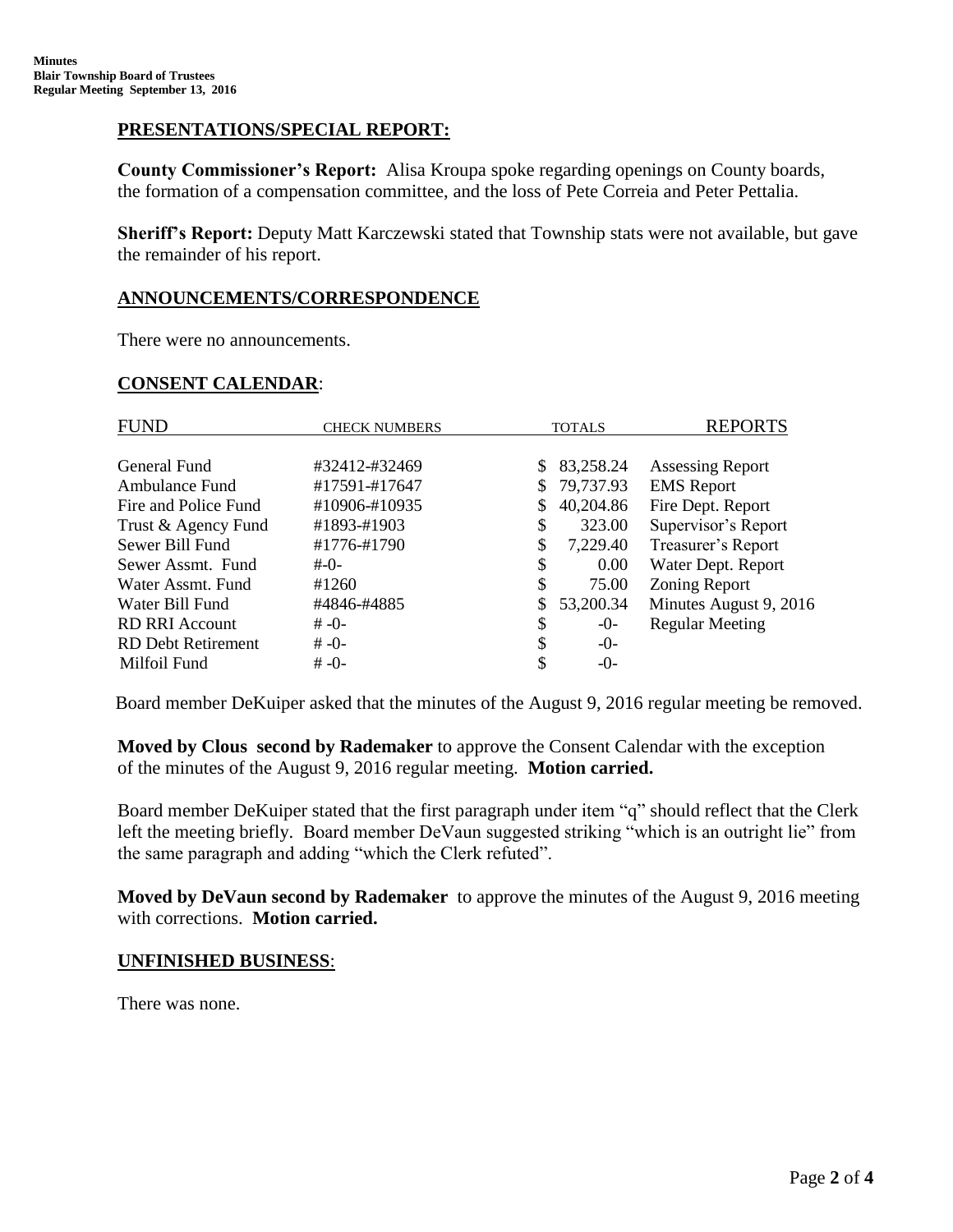### **NEW BUSINESS:**

#### a. **Planning Commission Re-appointments**

**Moved by DeVaun second by Clous** to re-appoint Bob Boeve and George Lombard to the Planning Commission for terms expiring 11/30/19. **Motion carried.**

### **b. Public Hearing SU/SPR#16-07-01**

The Clerk stated that the public hearing notice was published in the Record Eagle on August 29, 2016.

Opened the Public Hearing at 6:27pm

Zoning Administrator Lindsey Wolf presented the request.

There was no public comment.

Closed the Public Hearing at 6:28pm

**Moved by Clous second by Zeits** to approve SU/SPR#16-07-01 for automobile services at 4293 M-37 S, as it meets the Standards for Approval in Section 22.04 items A-G, as recommended by the Planning Commission. **Yes:** Rademaker, Wolfgang, DeVaun, Clous, Zeits and DeKuiper. **No:** None. **Motion carried.**

### **c. Public Hearing SU/SPR#16-07-02**

Removed from agenda at applicant's request.

### **d. Chest Compression Devices for EMS**

Medical Director Draper presented the request. There was discussion regarding buying or leasing, the amount budgeted for contingency, and the value of the current devices.

**Moved by Rademaker second by Wolfgang** to allow the Medical Director to purchase three ROSC-U Chest Compression Devices at a total of \$29,995.71, to be taken out of contingency, and to sell the existing units to help fund the purchase. **Yes:** Clous, Zeits, Rademaker, Wolfgang. **No:** DeVaun (not because it is a bad deal, prefer to stick to the budget), DeKuiper (I could have approved one at this time, but not three**). Motion carried**.

# **e. Delinquent Water/Sewer Bills**

The Treasurer explained that this is something that is done each year.

**Moved by Clous second by Rademaker** to roll the delinquent water and sewer bills, and delinquent water and sewer assessments to the winter tax bill. **Motion carried.**